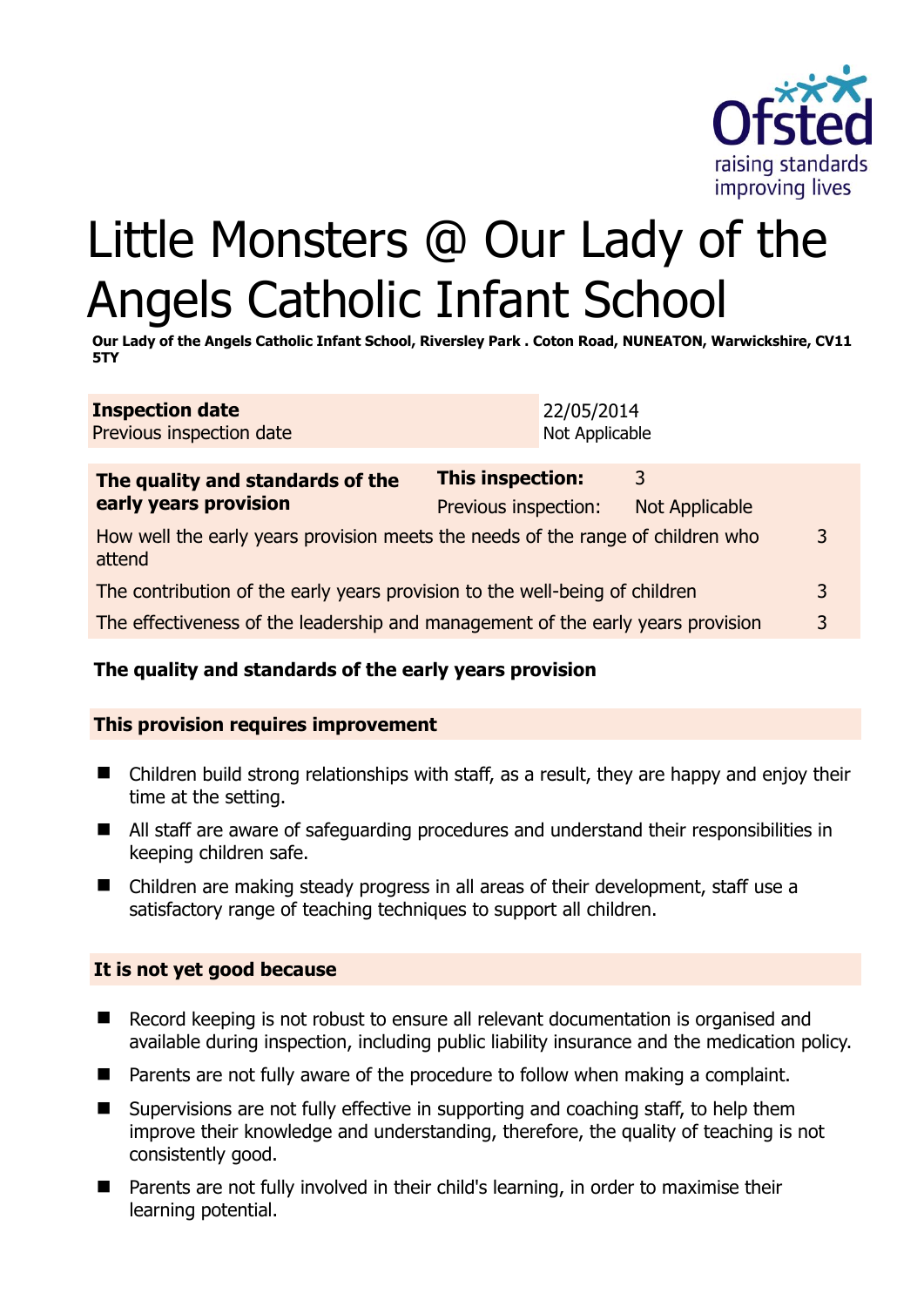#### **Information about this inspection**

Inspections of registered early years provision are:

- $\bullet$  scheduled at least once in every inspection cycle the current cycle ends on 31 July 2016
- scheduled more frequently where Ofsted identifies a need to do so, for example where provision was previously judged inadequate
- **•** brought forward in the inspection cycle where Ofsted has received information that suggests the provision may not be meeting the legal requirements of the Early Years Foundation Stage or where assessment of the provision identifies a need for early inspection
- **•** prioritised where we have received information that the provision is not meeting the requirements of the Early Years Foundation Stage and which suggests children may not be safe
- scheduled at the completion of an investigation into failure to comply with the requirements of the Early Years Foundation Stage.

The provision is also registered on the voluntary and compulsory parts of the Childcare Register. This report includes a judgment about compliance with the requirements of that register.

# **Inspection activities**

- The inspector carried out a tour of the out of school club with the manager.
- The inspector observed teaching and learning activities in the indoor learning environment.
- The inspector looked at children's assessment records and planning documentation.
- The inspector carried out a joint observation with the manager.
- $\blacksquare$ The inspector checked evidence of suitability and qualifications of staff working with children and their self-evaluation form.
- The inspector took account of the views of children, staff and parents spoken to on the day of inspection.

# **Inspector**

Emma Daly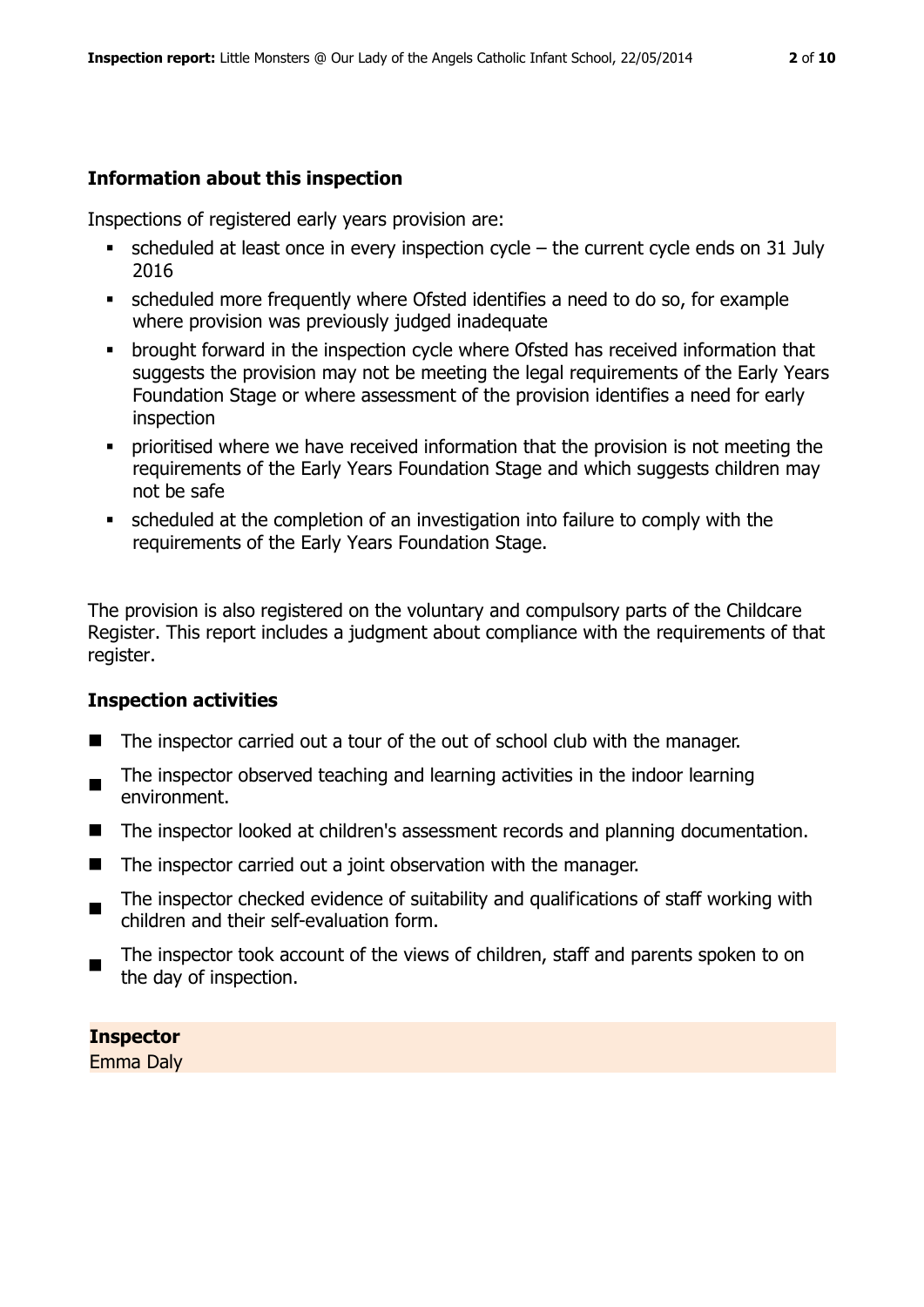## **Information about the setting**

Little Monsters @ Our Lady of the Angels Catholic Infant School was registered in 2013 on the Early Years Register and the compulsory and voluntary parts of the Childcare Register. It is one of two settings owned by Nuneaton and Bedworth Leisure Trust. It operates from premises in the grounds of Our Lady of the Angels Catholic Infant School, Nuneaton. The childcare provision provides a holiday club and a before and after school club for children aged four to 10 years old. The provision serves the local area and has strong links with the school. Children have access to the school playground and playing fields for outside play.

The provision employs five members of staff, four of whom hold appropriate early years qualifications. Three staff including the manager have appropriate qualifications at level 3, one member of staff has an appropriate qualification at level 2. The provision opens Monday to Friday during school term times. Sessions are from 8.45am until 9.45am and from 3.20pm until 6pm. The provision provides holiday club during school holidays. Children are able to attend for a variety of sessions. There are currently 40 children on roll, of whom eight are in the early years age range.

# **What the setting needs to do to improve further**

### **To meet the requirements of the Early Years Foundation Stage the provider must:**

- ensure all required documentation is readily available at the time of inspection, in particular, the medication policy and a certificate of public liability insurance
- **E** ensure there is a written procedure available for parents, detailing the process of making a complaint
- develop effective supervisions to foster a culture of mutual support, teamwork and continuous improvement, so as to improve the quality of teaching.

### **To further improve the quality of the early years provision the provider should:**

 $\blacksquare$  strengthen partnerships with parents by encouraging them to contribute to children's learning to maximise their learning potential.

### **Inspection judgements**

**How well the early years provision meets the needs of the range of children who attend**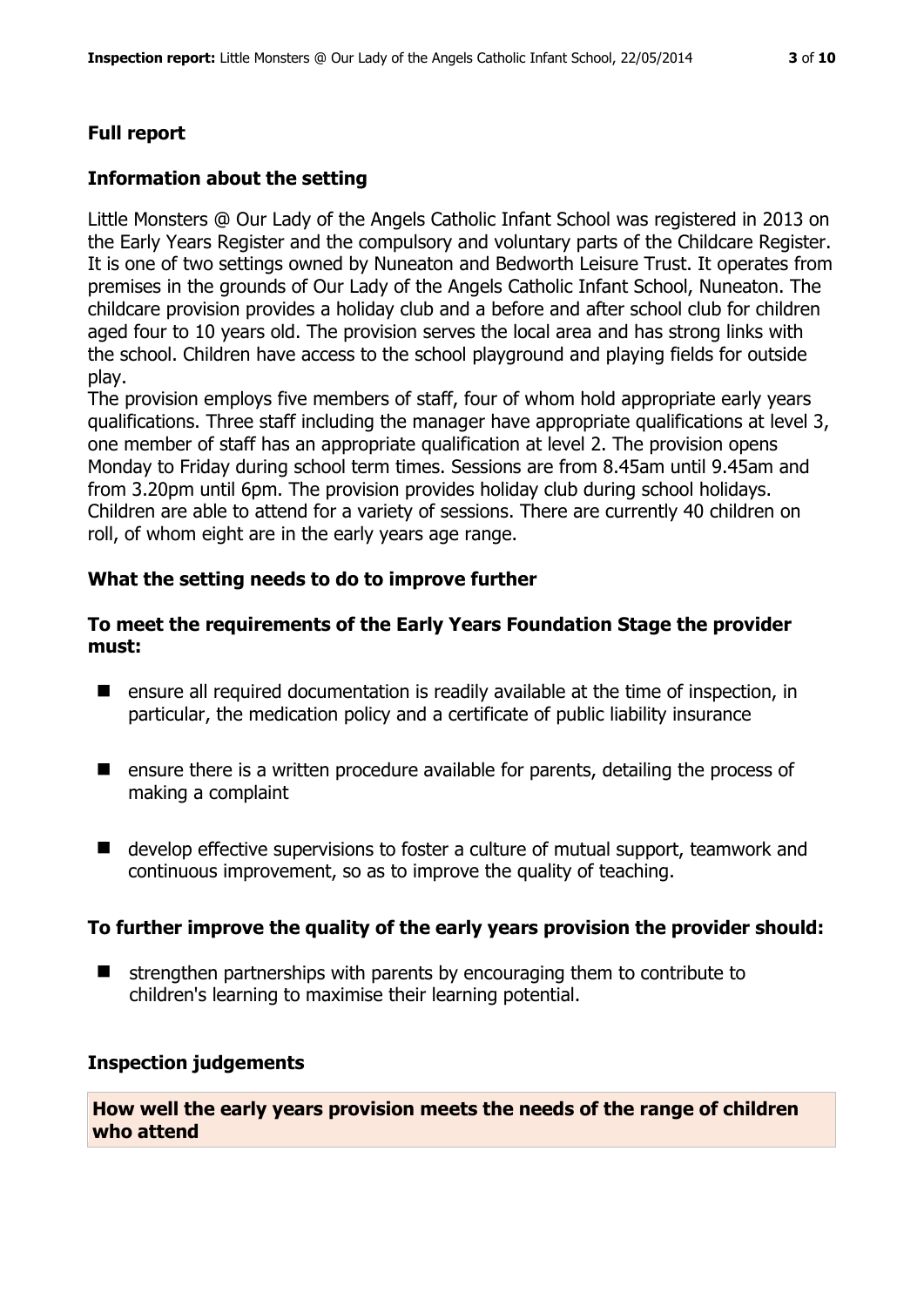All staff have an adequate knowledge of the learning and development requirements of the Early Years Foundation Stage. The quality of teaching and learning is satisfactory. As a result, children are generally supported in most areas of their learning to make steady progress. Children are happy and enjoy their time at the club where the focus is on relaxing, taking part in sports activities and exploring through play.

When a child first starts at the out of school club, parents complete an all about me sheet, which gives staff information around children's care needs, interests and development. Staff use this information along with initial observations to identify children's starting points. Staff complete ongoing observations and use these to identify children's individual interests and next steps in their learning. They plan a range of activities across the seven areas of learning to support children's progress. As a result, children are generally engaged in purposeful play. Staff use information gained from the reception teacher to complement children's learning further. Staff offer daily feedback to parents about how their children have been, but they do not focus enough on the activities their children have enjoyed doing or gather information from parents about their achievements at home. As a result, parents are not fully involved in their child's learning in order to maximise their learning potential.

Effective teaching methods are used to extend children's learning, such as, asking openended questions, encouraging children to have their own ideas and think of solutions. As a result, most children are interested and motivated to learn. Children use play dough and enjoy having their imagination sparked by staff. They really enjoy making cakes for one of the teddy's birthdays. There are pens, paper and books readily available for children to independently access. Many of the children are really engaged in creating pictures. The key person supports children's creativity by holding detailed discussions about what they are drawing. The key person promotes their literacy skills by sounding out the words to encourage the children to spell and write them. Children's thinking skills are developed as they play matching games and their communication and social skills are continually supported through group activities and discussion. Children take part in construction activities and they enjoy working together to create objects. Staff support children by giving them the confidence to have their own ideas developing their creative thinking skills. Consequently, children are developing skills needed for the next stage in their learning.

#### **The contribution of the early years provision to the well-being of children**

Children receive a warm welcome as they arrive at the out of school club. There is an effective key person system in place to ensure children's individual care needs are being met. Staff have built effective relationships with the parents and children, as a result, children are emotionally secure. Parents comment that the out of school club facilities 'are good', 'staff are great' and 'my children are really happy here'. All children are valued and respected, staff act as good role models to ensure children respect and value each other. Staff take on board all children's views and listen well to their ideas. Consequently, children are emotionally prepared for the move to their next stage in learning.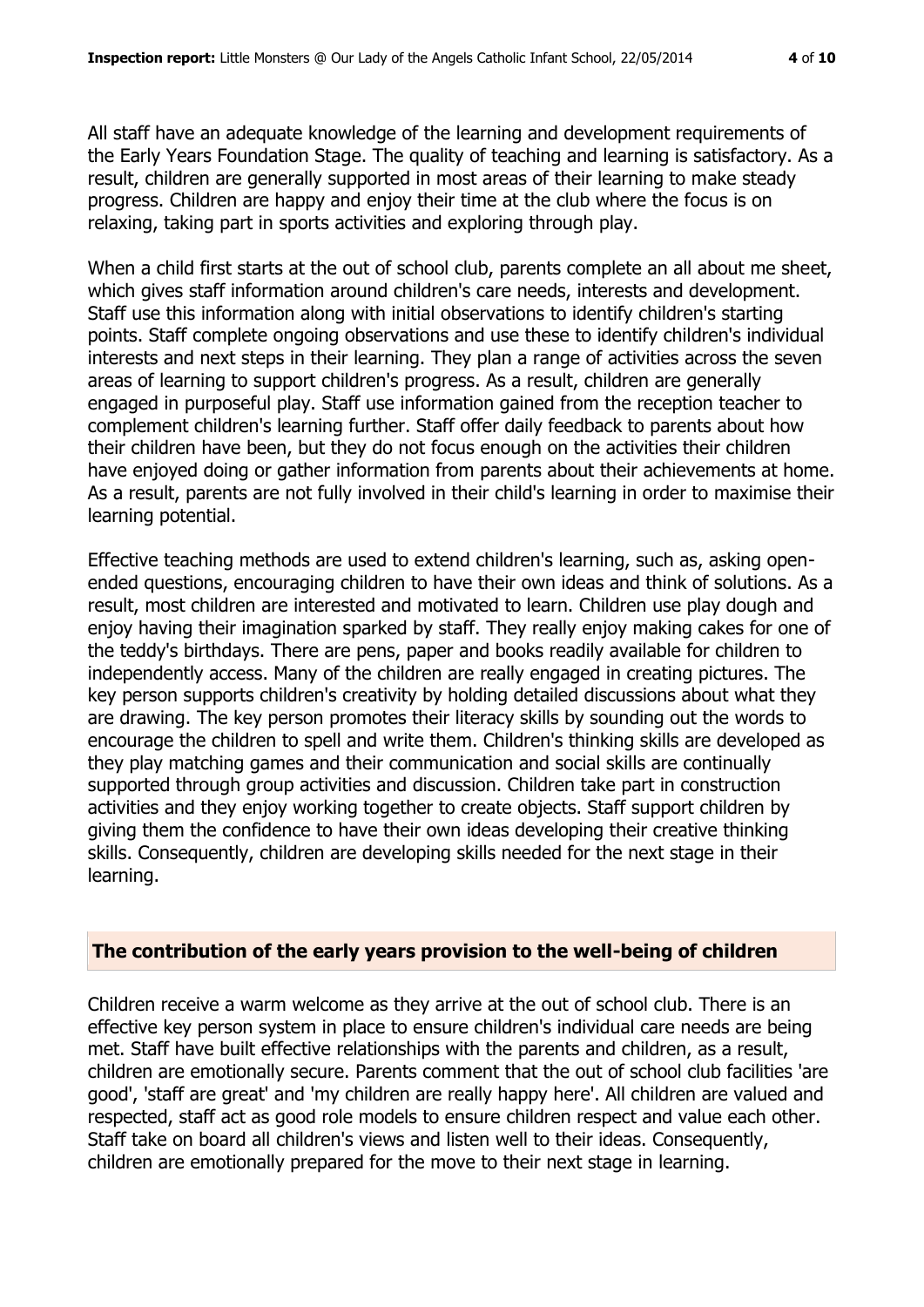Children enjoy a selection of healthy snacks and water is available throughout the session. Staff sit with the children while they eat encouraging healthy choices and promoting their personal, social and emotional development. As a result, children are beginning to understand the importance of healthy lifestyles. Staff remind children of the importance of washing their hands before meals and after toileting reinforcing effective hygiene practices. Children have access to a large outdoor playground and staff provide a range of activities to promote their physical skills and enable children to take measured risks. For example, climbing and balancing activities and ball games. Qualified sports instructors come in regularly to provide different sports for children to take part in. Consequently, children are beginning to understand the importance of physical activities and the effects exercise has on their bodies.

There are effective procedures in place to support positive behaviour. The manager has introduced a three rule system 'be kind, be safe, be fair' and staff use a one warning technique to remind children of the rules. These rules work in conjunction with the behaviour strategies used in the schools. As a result, there is a consistent approach to managing behaviour. Staff use praise and encouragement, older children act as role models and staff consistently encourage children to share and take turns during activities. As a result, all children understand boundaries and children's behaviour is good. Children move around the environment with ease and are regularly reminded how to keep themselves safe. Children take part in regular fire drills and are encouraged to use equipment, such as, scissors safely.

#### **The effectiveness of the leadership and management of the early years provision**

Children's welfare is promoted to a satisfactory level, staff have an adequate understanding of the safeguarding and welfare requirements. All staff have attended safeguarding training and understand their role in protecting children from harm. They are aware of what to do should they have a concern about children's welfare because safeguarding procedures are clear. Staff have completed training for first aid and allergy awareness including administering an epipen. This training has given all staff the knowledge and confidence to understand the procedures they must follow in dealing with accidents and supporting individual children with specific medical needs, such as, severe allergies. Effective recruitment and induction procedures ensures all those working with children are suitable to do so. However, some documentation is unorganised and is not readily available during inspection, including an up-to-date public liability insurance certificate, a written medication policy and a detailed complaints procedure. This is a breach of requirements of the Childcare Register. Some records are being held at head office and some policies are in the process of being reviewed. Therefore, documentation relating to essential procedures are not sufficiently robust. Safety checks and risk assessments are carried out daily to ensure both the indoor and outdoor environments are safe, secure and children are protected.

The manager has an adequate understanding of the learning and development requirements of the Early Years Foundation Stage. Self-evaluation is in the early stages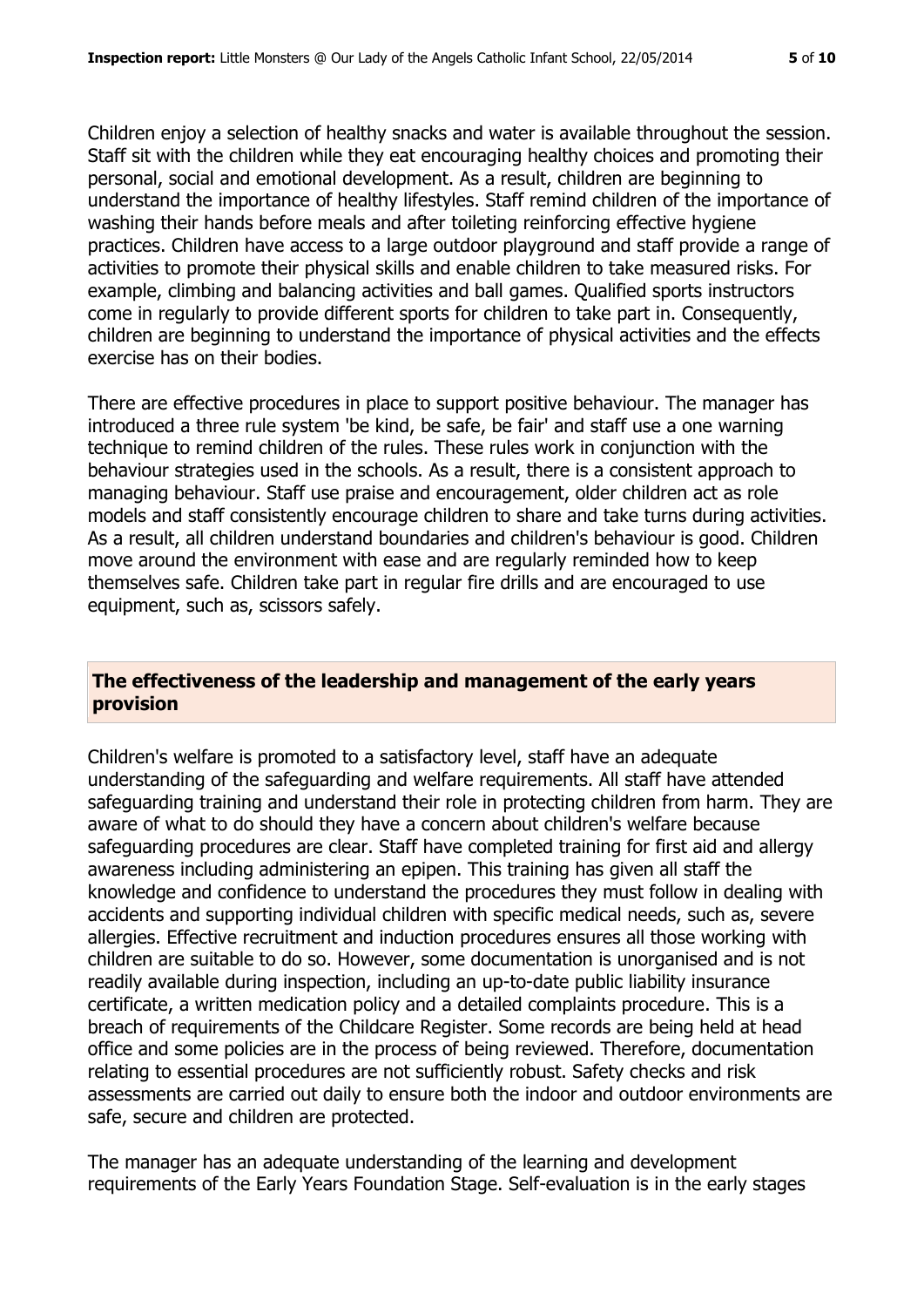and the manager and provider are working hard to make changes to improve practice. The manager has identified strengths and weakness and through feedback from parents and children's questionnaires, she has started to identify priorities for improvement. For example, introducing staff supervision, identifying the need for more resources and involving parents more in their child's learning. Staff are deployed effectively to ensure children are supported in their learning. The manager works alongside the staff regularly monitoring their practice. Staff meetings regularly take place for staff to share good practice. However, supervisions are not yet fully effective in promoting staffs professional practice helping them to improve and develop the quality of teaching.

Staff have built effective partnerships with both of the schools they collect children from. Staff meet regularly with the reception teacher to discuss planning so that they can complement the children's learning in the out of school club. They have adopted similar procedures around behaviour so there is a consistent approach to promoting positive behaviour. Staff are beginning to build links with parents, they encourage parents to become part of the self-evaluation process by giving them questionnaires. However, partnerships with parents are not fully effective, staff do not always encourage parents to become involved in their child's learning. As a result, arrangements to develop and enhance children's individual needs to maximise their learning potential are not yet fully in place.

#### **The Childcare Register**

| The requirements for the compulsory part of the Childcare Register are | <b>Not Met</b><br>(with<br>actions) |
|------------------------------------------------------------------------|-------------------------------------|
| The requirements for the voluntary part of the Childcare Register are  | <b>Not Met</b><br>(with<br>actions) |

#### **To meet the requirements of the Childcare Register the provider must:**

- ensure there is a written statement of procedures to be followed in relation to complaints which relate to the requirements of the Childcare Register and which a parent makes in writing or by email (compulsory part of the Childcare Register)
- $\blacksquare$  be covered by insurance in respect of liability which may be incurred for death, injury, public liability, damage or other loss (compulsory part of the Childcare Register)
- ensure there is a written statement of procedures to be followed in relation to complaints which relate to the requirements of the Childcare Register and which a parent makes in writing or by email (voluntary part of the Childcare Register)
- $\blacksquare$  be covered by insurance in respect of liability which may be incurred for death, injury, public liability, damage or other loss (voluntary part of the Childcare Register)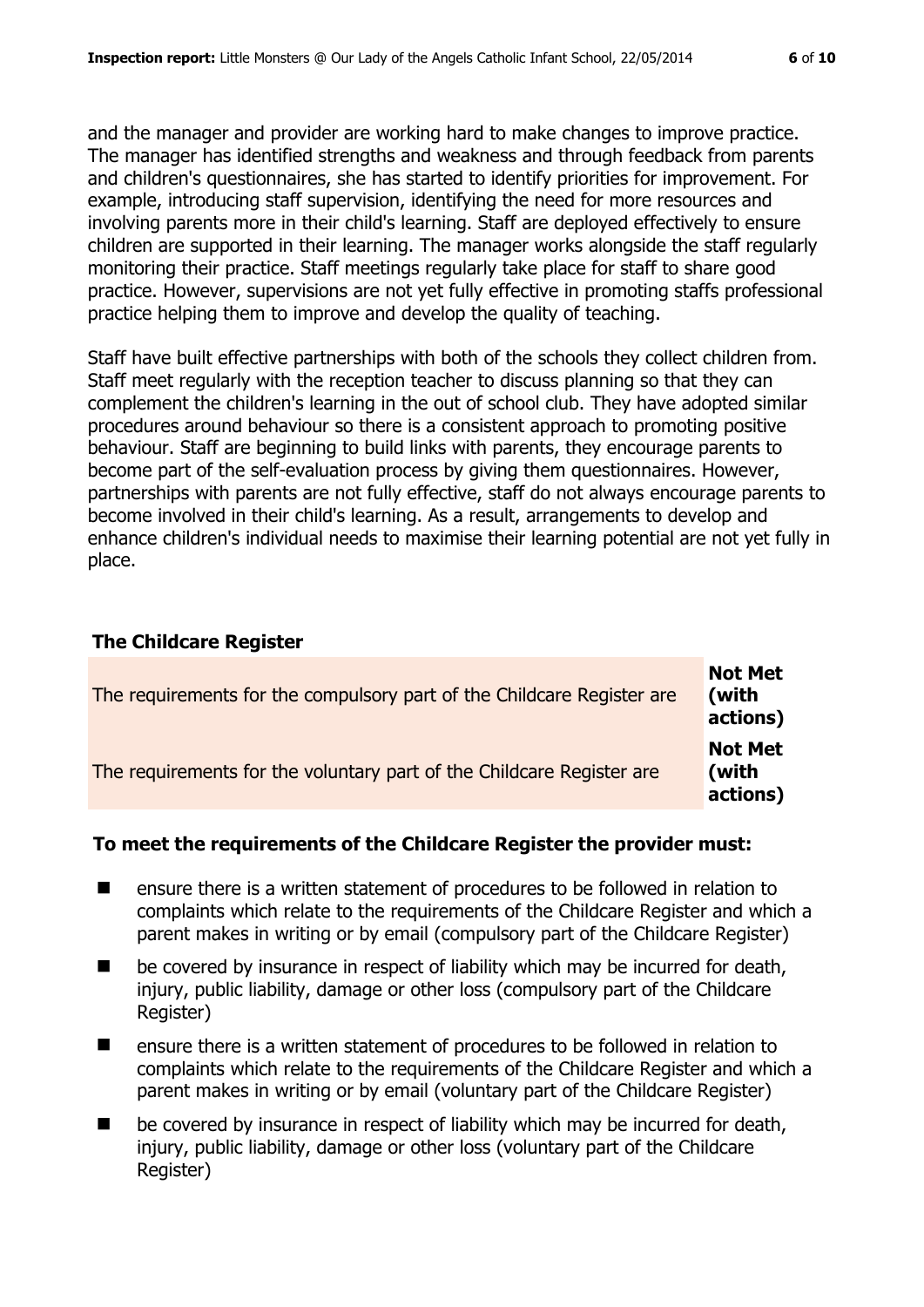# **What inspection judgements mean**

## **Registered early years provision**

| <b>Grade</b> | <b>Judgement</b>        | <b>Description</b>                                                                                                                                                                                                                                                                                                                                                                                |
|--------------|-------------------------|---------------------------------------------------------------------------------------------------------------------------------------------------------------------------------------------------------------------------------------------------------------------------------------------------------------------------------------------------------------------------------------------------|
| Grade 1      | Outstanding             | Outstanding provision is highly effective in meeting the needs<br>of all children exceptionally well. This ensures that children are<br>very well prepared for the next stage of their learning.                                                                                                                                                                                                  |
| Grade 2      | Good                    | Good provision is effective in delivering provision that meets<br>the needs of all children well. This ensures children are ready<br>for the next stage of their learning.                                                                                                                                                                                                                        |
| Grade 3      | Requires<br>improvement | The provision is not giving children a good standard of early<br>years education and/or there are minor breaches of the<br>safeguarding and welfare requirements of the Early Years<br>Foundation Stage. It will be monitored and inspected within<br>twelve months of the date of this inspection.                                                                                               |
| Grade 4      | Inadequate              | Provision that is inadequate requires significant improvement<br>and/or enforcement action. The provision is failing to give<br>children an acceptable standard of early years education and/or<br>is not meeting the safeguarding and welfare requirements of<br>the Early Years Foundation Stage. It will be monitored and<br>inspected again within six months of the date of this inspection. |
| Met          |                         | The provision has no children on roll. The inspection judgement<br>is that the provider continues to meet the requirements for<br>registration.                                                                                                                                                                                                                                                   |
| Not met      |                         | The provision has no children on roll. The inspection judgement<br>is that the provider does not meet the requirements for<br>registration.                                                                                                                                                                                                                                                       |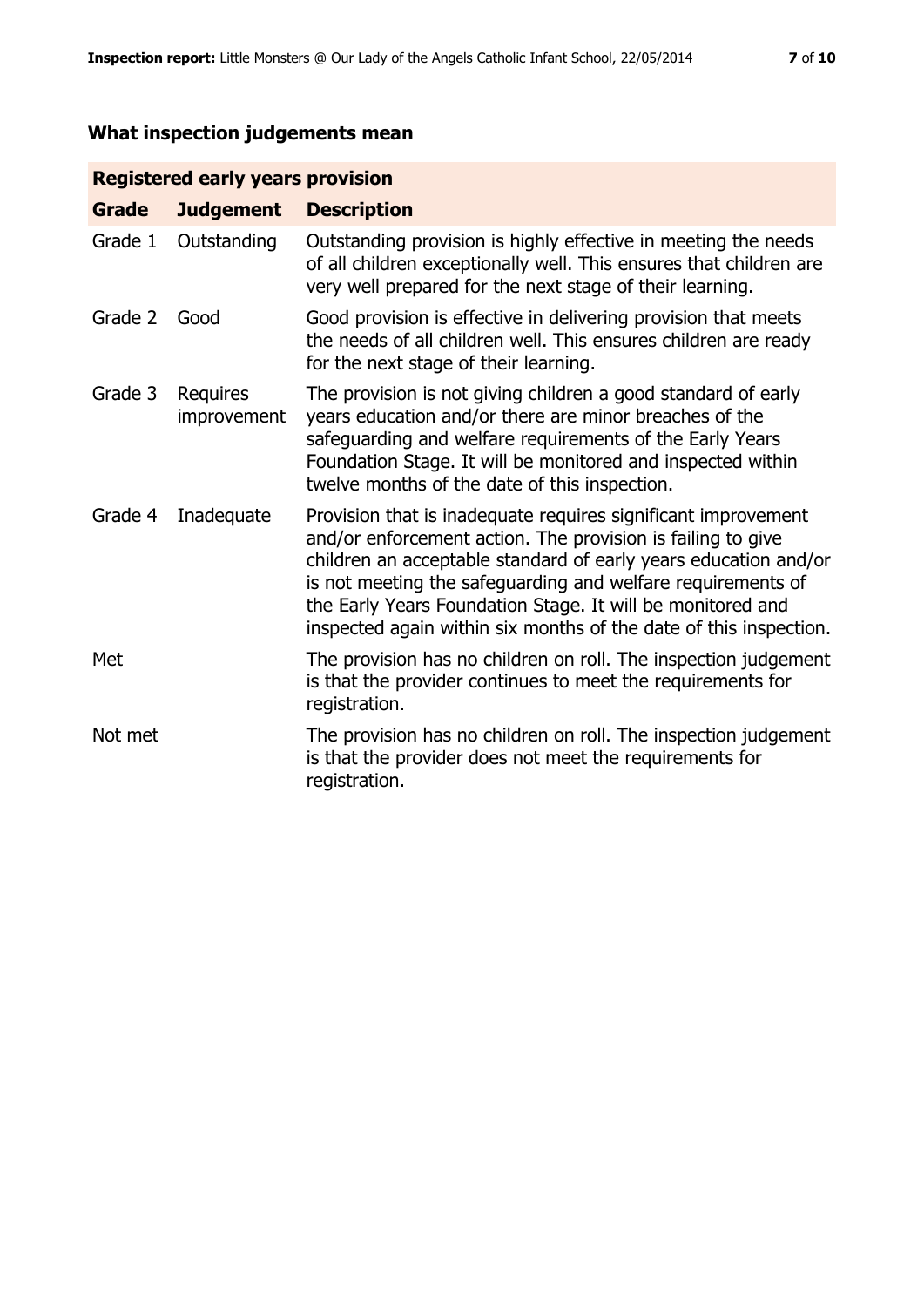#### **Inspection**

This inspection was carried out by Ofsted under sections 49 and 50 of the Childcare Act 2006 on the quality and standards of provision that is registered on the Early Years Register. The registered person must ensure that this provision complies with the statutory framework for children's learning, development and care, known as the Early Years Foundation Stage.

#### **Setting details**

| Unique reference number       | EY472929                            |
|-------------------------------|-------------------------------------|
| <b>Local authority</b>        | Warwickshire                        |
| <b>Inspection number</b>      | 945685                              |
| <b>Type of provision</b>      | Out of school provision             |
| <b>Registration category</b>  | Childcare - Non-Domestic            |
| Age range of children         | $0 - 17$                            |
| <b>Total number of places</b> | 60                                  |
| Number of children on roll    | 40                                  |
| <b>Name of provider</b>       | Nuneaton and Bedworth Leisure Trust |
| Date of previous inspection   | not applicable                      |
| <b>Telephone number</b>       | 02476326080                         |

Any complaints about the inspection or the report should be made following the procedures set out in the guidance *'Complaints procedure: raising concerns and making complaints* about Ofsted', which is available from Ofsted's website: www.ofsted.gov.uk. If you would like Ofsted to send you a copy of the guidance, please telephone 0300 123 4234, or email enquiries@ofsted.gov.uk.

### **Type of provision**

For the purposes of this inspection the following definitions apply:

Full-time provision is that which operates for more than three hours. These are usually known as nurseries, nursery schools and pre-schools and must deliver the Early Years Foundation Stage. They are registered on the Early Years Register and pay the higher fee for registration.

Sessional provision operates for more than two hours but does not exceed three hours in any one day. These are usually known as pre-schools, kindergartens or nursery schools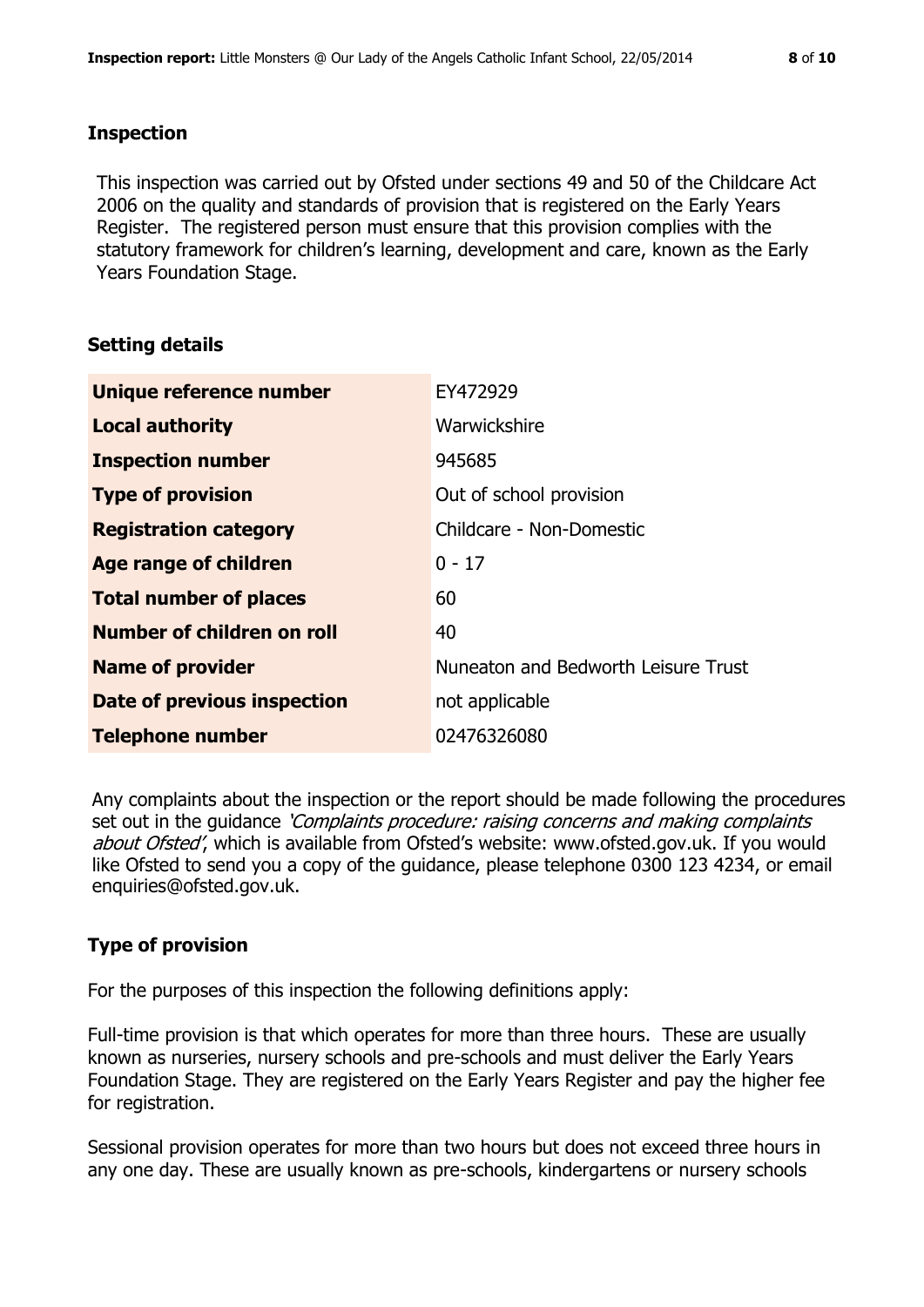and must deliver the Early Years Foundation Stage. They are registered on the Early Years Register and pay the lower fee for registration.

Childminders care for one or more children where individual children attend for a period of more than two hours in any one day. They operate from domestic premises, which are usually the childminder's own home. They are registered on the Early Years Register and must deliver the Early Years Foundation Stage.

Out of school provision may be sessional or full-time provision and is delivered before or after school and/or in the summer holidays. They are registered on the Early Years Register and must deliver the Early Years Foundation Stage. Where children receive their Early Years Foundation Stage in school these providers do not have to deliver the learning and development requirements in full but should complement the experiences children receive in school.